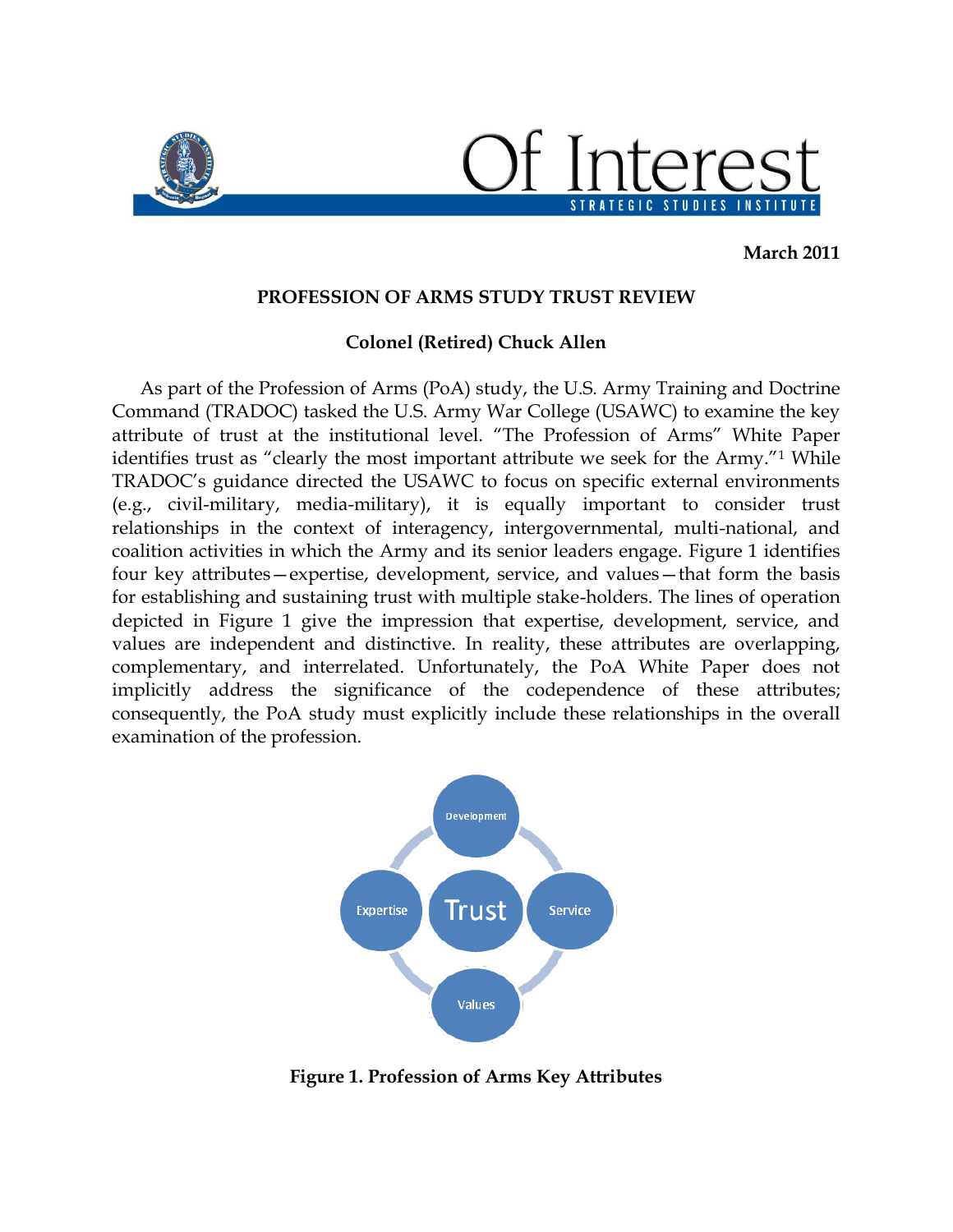A critical omission of the PoA White Paper is a taxonomy that includes a definition of trust. For example, a frequently cited definition of trust is a "willingness to be vulnerable," which is formed around the "expectation that an exchange partner will not behave opportunistically."<sup>2</sup> This definition is consistent with the PoA White Paper because trust should be considered as a multilevel concept existing within individuals, groups, organizations, and within institutions as well as among institutions. Exchange relationships are part of everyday life. "Trust is a psychological state comprising the intention to accept vulnerability based upon positive expectations of intentions and behaviors of another."<sup>3</sup>

The exchange relationship of trust exists between the institutional Army as a profession and the Nation it serves. USAWC graduates are very familiar with the charter to confer on "national defense, military science, and responsible command." Each of these three "great problems" has a trust component interrelated with the four other attributes identified in Figure 1. National defense requires that citizens trust its Army to *serve* and defend against all enemies, foreign, and domestic. Military science conveys the technical *expertise* of trusted professionals to employ violence to secure U.S. national interests and those of its allies. Responsible command embodies the trust that military professionals will be good stewards of people, facilities, equipment, and funds in accordance with the *values* and ethics of the profession of arms. These three great problems are aligned with four important areas of expert knowledge of the military profession (Military-Technical, Human Development, Moral-Ethical, and Political-Cultural).<sup>4</sup>

Since trust is the coin of the realm for an Army in a democratic society, it is important that as the PoA study proceeds that it includes a broad exploration of just what exactly the Army as profession means by the concept of trust.

## **ENDNOTES**

1. *The Profession of Arms*, Fort Monroe, VA: U.S. Army Training and Doctrine Command, December 8, 2010, p. 6).

2. P. Puranam and B. S. Vanneste, "Trust and governance; Untangling a tangled web," *Academy of Management Review*, 2009, pp. 11-31.

3. D. M. Rousseau, S. B. Sitkin, R. S. Burt, and C. Camerer, "Not so different after all: A crossdiscipline view of trust," *Academy of Management Review*, 1998, pp. 393-404.

4. R. Lacquement, "Mapping Army Profession Expertise and Clarifying Jurisdictions of Practice," in D. M. Snider and L. J. Matthews, *The Future of the Army Profession, 2d Ed*., Boston, MA: McGraw Hill, 2005, pp. 213-235.

\*\*\*\*\*

The views expressed in this Of Interest piece are those of the author and do not necessarily reflect the official policy or position of the Department of the Army, the Department of Defense, or the U.S. Government. This piece is cleared for public release; distribution is unlimited.